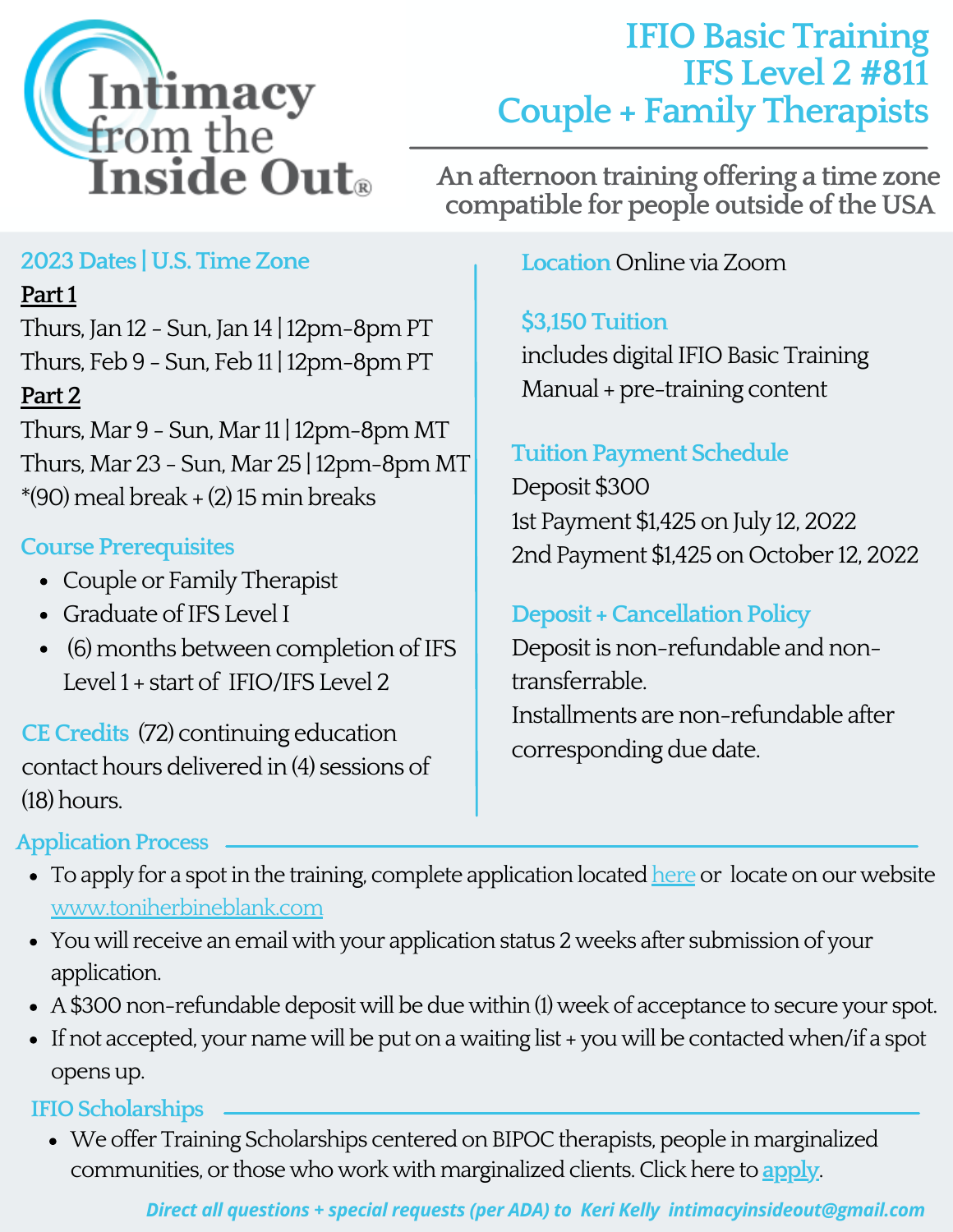

# **IFIO Basic Training IFS Level 2 #811 Couple + Family Therapists**

**An afternoon training offering a time zone compatible for people outside of the USA**

#### **Course Description**

The basic couples course is an experiential model of couples therapy that draws primarily from the Internal Family Systems (IFS) model of psychotherapy, but includes aspects of psychodynamic therapy, systems thinking, neuroscience and mindfulness practices. This model was born out of a desire to carry the concepts of IFS into a relational setting and to use the intimate relationship itself as a vehicle for growth and healing of the individual, as well as the couple. This 72hour clinical training helps therapists enhance their knowledge and skills, facilitating relational work with couples and with individuals. Learn to work successfully with common difficulties in couples therapy. In this training, IFS therapists become skilled at working with the extreme impulses of protective parts, facilitating interpersonal and intra-psychic work, and assisting couples to communicate well and deepen heartfelt connection.

#### **Instructional Methodology**

Lecture, demonstration, audio/visual, experiential practice of techniques, large and small group discussion.

#### **IFIO Trainers**



**ToniHerbine-Blank MS,RN,C-SP (she/her)**is a Senior trainer for The IFS Institute. Her expertise is the use of IFS with couples and is the sole developer of IFIO Basic and Advanced Trainings now offered nationally and internationally. She is an experienced group leader with a reputation for being compassionate, respectful and empowering. Toni has co-authored 2 books on IFS couple therapy: Intimacy from the Inside Out courage and compassion in couple therapy and the new IFS couple therapy manual, both available in the IFSI [bookstore](https://ifs-institute.com/store/author/33) and on [Amazon.](https://www.amazon.com/Books-Toni-Herbine-Blank/s?rh=n%3A283155%2Cp_27%3AToni+Herbine-Blank) Toni will be the Lead Trainer for both trainings inMarch**.**



**Cathy Curtis, MSW, LCSW (she/her)** has been a psychotherapist for over 30 years. She has been practicing, supervising and teaching IFIO since 2010. Cathy maintains a private practice in Santa Cruz, CA and serves as an IFS-I Trainer. She received her MSW degree from Boston University School of Social work and holds licensure in California as a licensed clinical social worker. Cathy will the Lead Trainer for the January and February trainings.